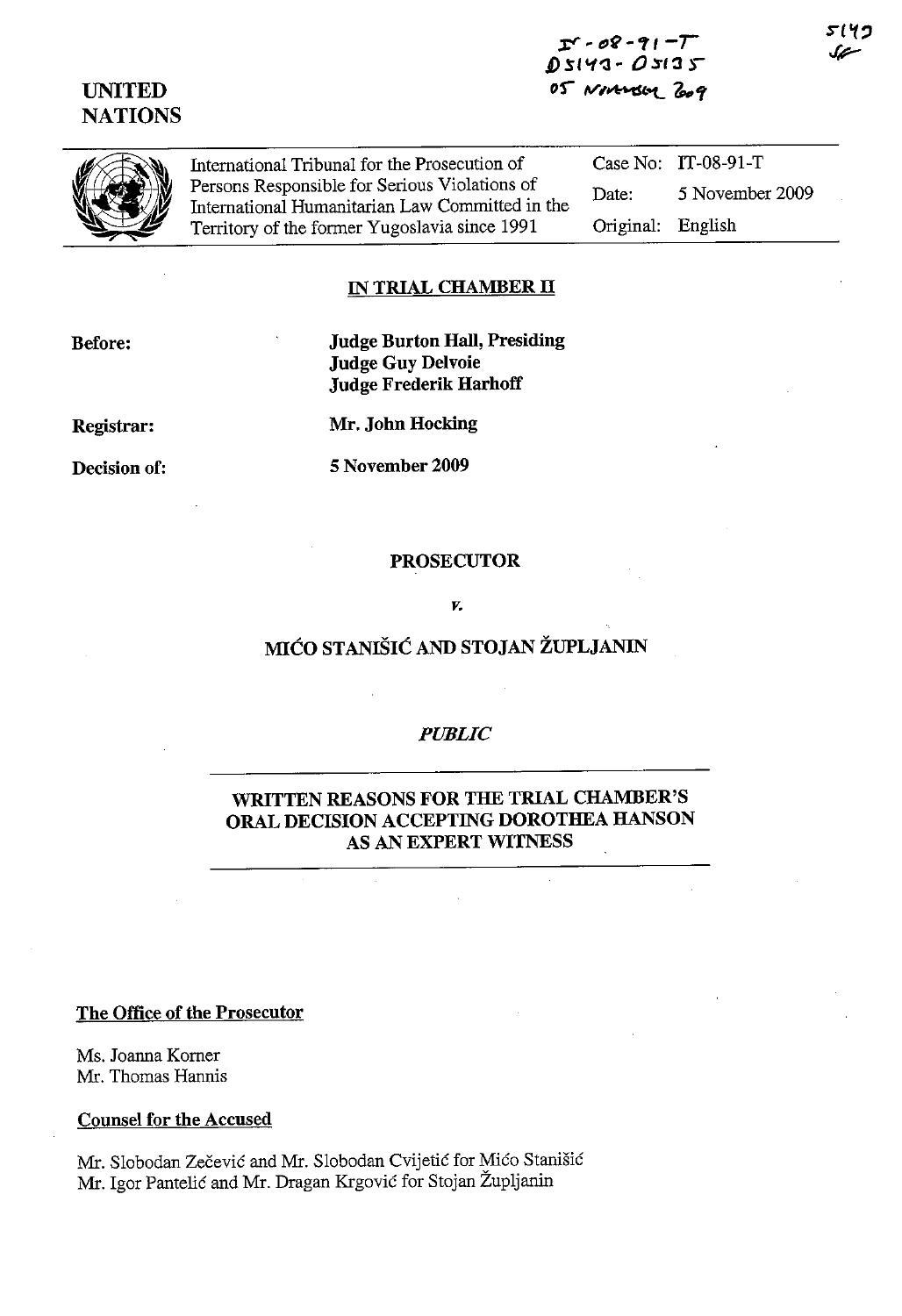# **I. INTRODUCTION**

- 1. On 20 October 2009, the Trial Chamber issued an oral ruling on the following:
	- Prosecution's notice of disclosure of expert witness statements under Rule 94 *bis,* filed on 29 February 2008 ("Rule 94 *bis* Notice");<sup>1</sup>
	- Prosecution's supplemental motion for admission of evidence of experts pursuant to Rules 94 *bis,* 92 *bis,* and 92 *ter,* with confidential annexes, filed on 17 August 2009 ("Supplemental Motion");

insofar as they pertain to Dorothea Hanson (ST158) and her expert report entitled "Bosnian Crisis Staffs" ("Report"). The Trial Chamber ruled that:

And this is on the issue of whether the wilness, Dorothea Hanson, should be accepted by the Chamber in this trial as an expert wilness. And the decision of the Chamber is that she should be so accepted as an expert.<sup>2</sup>

and further that :

The next question is what to do then with her report. You will bring it under Rule 94 bis as an expert report and it is then for the Defence to challenge. If by the end of the challenge raised by the Defence, the Chamber finds that there is really nothing of substantive value in this report, just as an example, then, of course, the Chamber has to be free to say that we will not admit the report, **or at least not all of it.<sup>3</sup>**

Below are the written reasons for the Trial Chamber's ruling.

# **11. BACKGROUND AND RELEVANT SUBMISSIONS**

2. Following the filing of the Rule 94 *bis* Notice, the Trial Chamber granted the Defence of Mico Stanisic ("Stanisic Defence") an extension to file its Rule 94 *bis* notice in reply and, on 11 April 2008<sup>4</sup>, the Stanišić Defence gave notice pursuant to Rule 94 *bis*(B) of its wish to crossexamine, *inter alia*, Dorothea Hanson ("Stanišić Rule 94 *bis* Notice").<sup>5</sup> On 23 September 2008, following the arrest of Stojan Župljanin, the cases against the two accused were joined.<sup>6</sup> On

<sup>&</sup>lt;sup>1</sup> On the same day the Prosecution filed a request for the admission of the prior testimony of Dorothea Hanson pursuant to Rule 92 *ter* of the Rules.

<sup>&</sup>lt;sup>2</sup> Hearing, 20 Oct 2009, T. 1737.

<sup>3</sup> Hearing, 20 Oct *2009,* T. 1740.

<sup>4</sup>*Prosecutor* v. *Mica Stanisic,* Case No. IT-04-79-PT, Decision regarding responses to Prosecution motions pursuant to Rule 92 *bis* and 92 *quater* and the Defence notice pursuant to Rule 94 *bis,* 10 Mar 2008.

*<sup>5</sup> Prosecutor* v, *Mica Stanisie,* Case No. IT-04-79-PT, Defence's Rule 94 *bis* Notice, filed 11 Apr 2008 ("Stanisic 94 *bis*  Notice"), p. 3. The Trial Chamber notes that no submissions were made as to whether it accepts the expert report of Dorothea Hanson or if it challenges the qualifications of the wilness as an expert or the relevance of all or parts of the report. See para. 14. below.

*<sup>6</sup> Prosecutor* v, *Mica Stanisie,* Case No. IT-04--79-PT and *Prosecutor* v. *Stojan Zupljanin,* Case No. IT-99-36/2-PT, Decision on the Prosecution's motion for joinder and for leave to consolidate and amend indictments, 23 Sep 2008;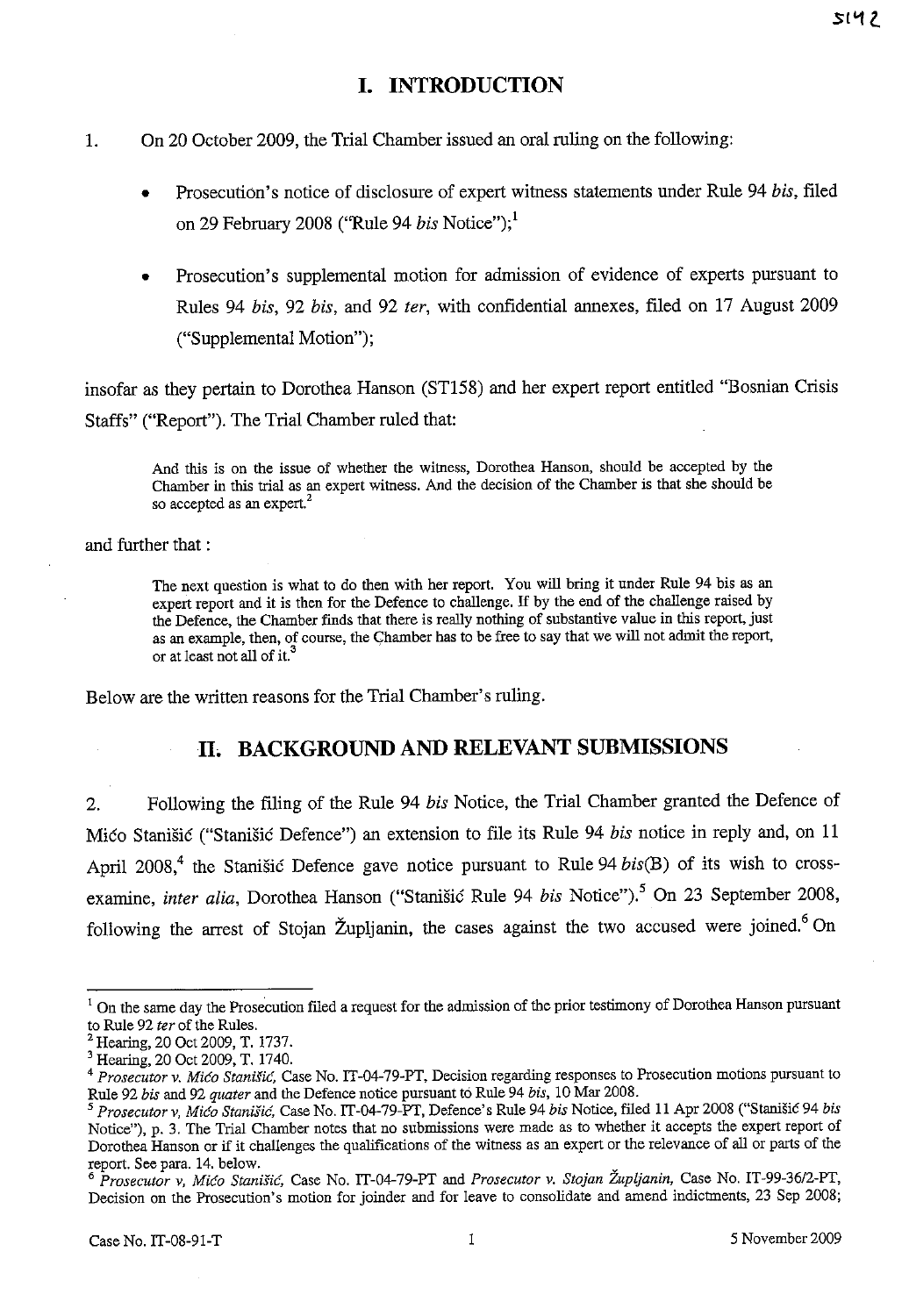19 November 2008, the Prosecution requested, *inter alia,* that the Rule 94 *bis* Notice apply also to Stojan Župljanin.<sup>7</sup> On 27 February 2009, the Defence of Stojan Župljanin ("Župljanin Defence") responded pursuant to Rule 94 *bis*(B) ("Župljanin Rule 94 *bis* Notice").<sup>8</sup> The Župljanin Defence states that, as it was conducting its own investigations on the areas covered by the proposed expert witnesses, it was "unable to state categorically whether or not it accepts any of them as experts".<sup>9</sup> The Zupljanin Defence requests to cross-examine Dorothea Hanson and submits that it "does not concede that [Dorothea Hanson is] necessarily qualified to give expert evidence on the matters in issue in Mr. Župljanin's trial."<sup>10</sup>

3. . On 17 August 2009, the Prosecution filed the Supplemental Motion seeking *inter alia,* to convert the mode of testimony of Dorothea Hanson to admit her prior testimony in other proceedings before the Tribunal pursuant to Rule 92 *bis* so as to dispense with her attendance completely and provided a consolidated list of exhibits utilised during such testimony.<sup>11</sup> On 31 August 2009, both the Stanisic Defence and Zupljanin Defence filed separate responses to the Supplemental Motion ("Stanišić Response" and "Župljanin Response", respectively).<sup>12</sup> Both responses raise objections concerning the late disclosure in these proceedings of documents admitted in the *Krajisnik* case as part of Dorothea Hanson's testimony.13

4. The Stanisic Defence seeks to supplement the Stanisic Rule 94 *bis* Notice with the Stanisic Response and in doing so seeks to preclude Dorothea Hanson from testifying as an expert witness. **It** submits that the Stanisic Rule 94 *bis* Notice was filed without consultation by the then counsel representing Mico Stanisic. As a result of this breakdown in communication, Mico Stanisic personally filed his own notice pursuant to Rule 94 *bis* and requested the Trial Chamber to disregard the Stanisic Rule 94 *bis* Notice. 14

14 Stanisic Response, paras 2-7.

Prosecution's motion for joinder and for leave to consolidate and amend indictments. with confidential annexes, 15 Jul 2008.

<sup>7</sup> Prosecution notice and request regarding Rule 92 *bis,* 92 *ter,* and 92 *quater* evidence, 19 Nov 2008; Stojan Zupljanin's motion requesting an order that the Prosecution clarify its motion of 19 November 2008, 3 Dec 2008; Decision on Stojan Župljanin's motion requesting an order that the Prosecution clarify its motion of 19 November 2008, 15 Dec 2008; Prosecution amended notice and request regarding Rule 92 *bis,* 92 *ter,* and 92 *quater* evidence, 10 Dec 2008.

<sup>&</sup>lt;sup>8</sup> Stojan Župljanin's response to the Prosecution's Rule 94 bis notice, filed confidentially 27 Feb 2009. The Zupljanin Defence was granted an extension of time to respond, Decision on Stojan Zupljanin's motion for the Trial Chamber to reconsider its decision of 15 December 2008,16 Jan 2009.

<sup>9</sup> Zupljanin Rule 94 *his* Notice, para. 6.

<sup>10</sup> Zupljanin Rule 94 *bis* Notice, paras 7 - 8.

<sup>&</sup>lt;sup>11</sup> Supplemental Motion, para. 9.

<sup>&</sup>lt;sup>12</sup> Mr. Mico Stanišic's supplemental filing in response to the Prosecution's filing on proposed experts and response to the Prosecution's supplemental motion for admission of the evidence of experts pursuant to Rules 94 *bis,* 92 *bis* and 92 *ter,* with confidential annexes, 31 Aug 2009; Defence request for leave to exceed the word limit and response to Prosecution's supplemental motion for admission of the evidence of experts pursuant to Rules 94 *bis,* 92 *bis,* and 92 *ter,*  31 Aug 2009.

<sup>&</sup>lt;sup>13</sup> Stanišić Response, para. 98(g); Župljanin Response, para. 14.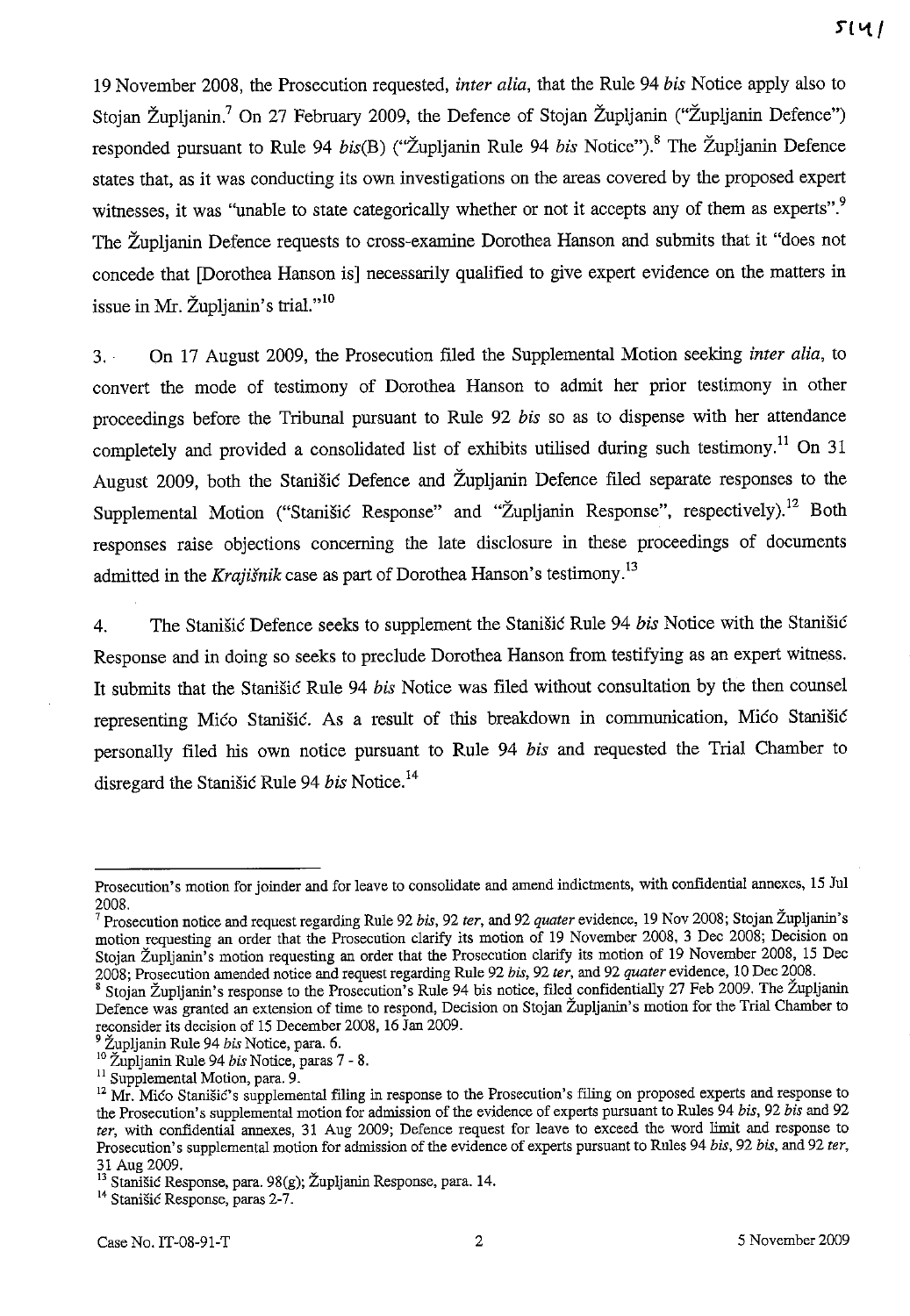5. At the Pre-Trial Conference held on 4 September 2009, the Trial Chamber gave an oral direction that the evidence of all expert witnesses to be called in this case would be presented pursuant to the procedures set out in Rule 94 *bis* and not under Rule 92 *bis* or Rule 92 *fer.* <sup>15</sup>

6. On 7 September 2009, the Prosecution replied to the Stanisic Response and the Zupljanin Response having stated that it would file a substantive response in a previous preliminary reply.<sup>16</sup> In this Consolidated Reply, the Prosecution "only address[es] the outstanding issues relating to the alleged late filing of additional reports of the *[sic]* experts"<sup>17</sup> and states that "in the circumstances the Prosecution submits the Trial Chamber can rule on the qualification of each expert when they testify, or hold a *voir dire* directly prior to their testimony."<sup>18</sup>

## **Ill. APPLICABLE LAW**

#### 7. Rule 94 *bis* provides:

- (A) The full statement andlor report of any expert witness to be called by a party shall be disclosed within the time-limit prescribed by the Trial Chamber or by the pre-trialjudge.
- (B) Within thirty days of disclosure of the statement andlor report of the expert witness, or such other time prescribed by the Trail Chamber or pre-trial judge, the opposing party shall file a notice indicating whether:
	- (i) it accepts the expert witness statement an/or report; or
	- (ii) it wishes to cross-examine the expert witness; and
	- (iii) it challenges the qualifications of the witness as an expert or the relevance of all or parts of the statement and/or report and, if so, which parts.
- (C) If the opposing party accepts the statement andlor report of the expert witness, the statement and/or report may be admitted into evidence by the Trial Chamber without calling the witness to testify in person.

8. In order to be admissible, the expert statement or report must meet several requirements, which have been set out in the jurisprudence:

(i) the proposed witness is classified as an expert;

<sup>(</sup>ii) the expert statements or reports meet the minimum standards of reliability;

<sup>&</sup>lt;sup>15</sup> Pre-trial conference, T-104. On 29 February 2009 the Prosecution had filed a request for the admission of the prior testimony of a number of witnesses, including Dorothea Hanson, pursuant to Rule 92 *ter* of the Rules. *Prosecutor* v. *Mica Stanisic,* Case No. IT-04-79-PT, Prosecution motion for admission of evidence pursuant to Rule 92 *ter,* 29 Feb 2008.

<sup>&</sup>lt;sup>16</sup> Prosecution's consolidated reply to both Stanišić's and Župljanin's responses to the Prosecution's supplemental motion for admission of the evidence of experts pursuant to Rules 94 *bis,* 92 *bis* and 92 *ter,* 7 Sep 2009 ("Consolidated Reply"); Prosecution's motion for leave to reply and preliminary reply to Mico Stanišic's supplemental filing in response to the Prosecution's filing on proposed witnesses and response to the Prosecution's supplemental motion for admission of the evidence of experts pursuant to Rule 94 *his,* 92 *bis* and 92 *ter,* 4 Sep 2009.

<sup>&</sup>lt;sup>17</sup> Consolidated Reply, para. 3.

<sup>&</sup>lt;sup>18</sup> *Id*, para. 2.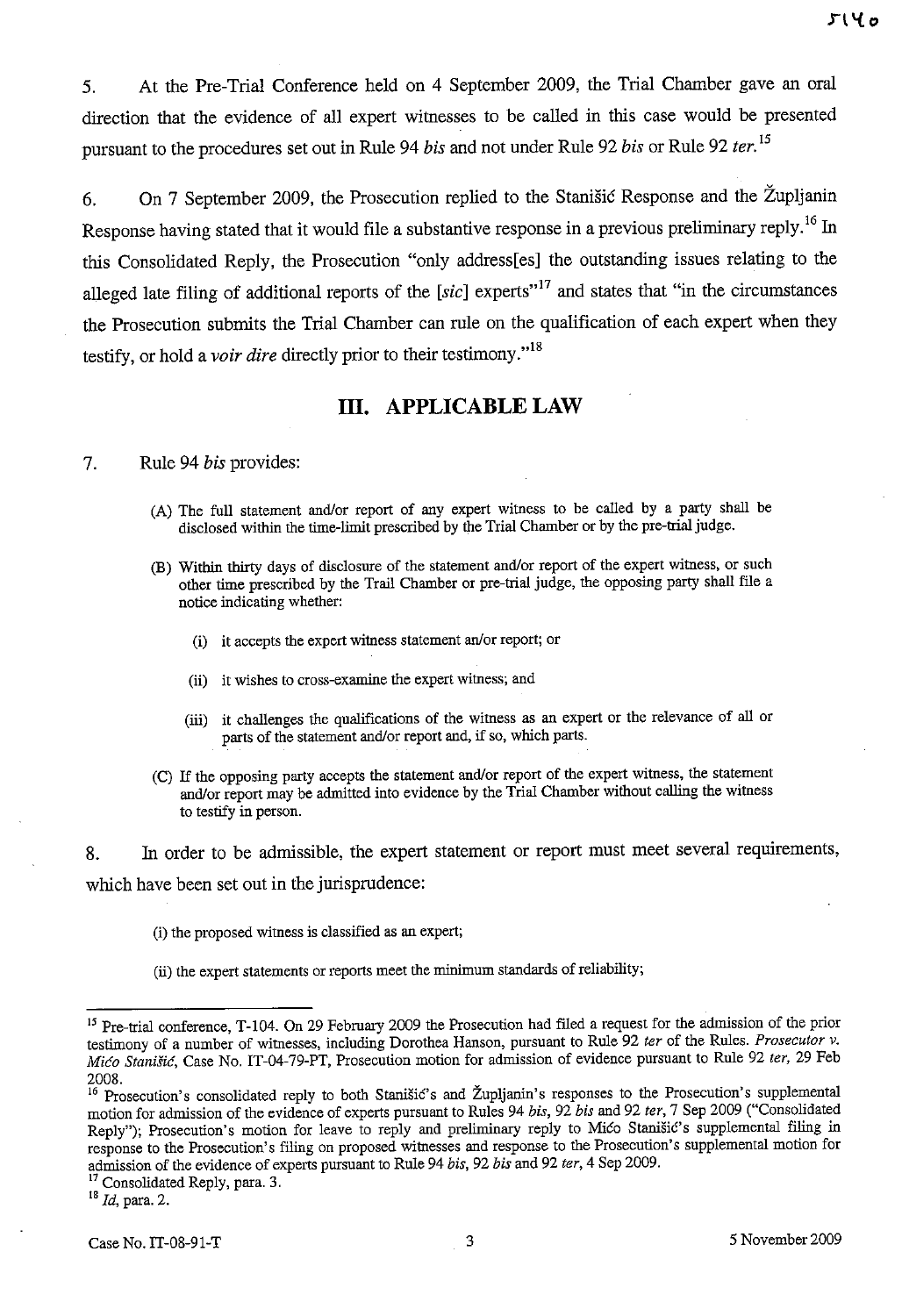(iii) the expert statements or reports are relevant and of probative value;

(iv) the content of the expert statements or reports fall within the accepted expertise of the expert witness.<sup>19</sup>

The term "expert" is defined in the jurisprudence as a person who "by virtue of some specialised knowledge, skill or training can assist the trier of fact to tmderstand or determine an issue in dispute".<sup>20</sup> The witness' former and present positions and professional experience are important.<sup>21</sup> The qualifications and expertise of a witness can be determined by considering the witness' *curriculum vitae,* scholarly articles, other publications or any other pertinent information about the witness. $22$ 

9. An expert is expected to make statements and draw conclusions independently and impartially. The fact that the witness has been involved in the investigations and preparation of the Prosecution or Defence case or is employed or paid by one party, does not disqualify him as an expert witness or make the expert statement or report unreliable.<sup>23</sup> In the *Nahimana et al.* case, the Appeals Chamber stated:

an expert is required to testify zwith the utmost neutrality and with scientific objectivity. The party alleging bias on the part of an expert witness may demonstrate the said bias through crossexamination, by calling its own expert witnesses or by means of an expert opinion in reply.<sup>2</sup>

In the *Popovic* case, the Appeals Chamber emphasised that accepting a witness as an expert and calling the person to give evidence "does not necessarily entail that his reports would be admitted as evidence<sup>35</sup> and that a Trial Chamber may explore, for example, "whether there is transparency in the methods and sources used by the expert witness, including the established or assumed facts on which the expert witness relied. $^{26}$ 

<sup>&</sup>lt;sup>19</sup> Prosecutor v. Momčilo Perišić, Case No. IT-04-81-T, Decision on the Defence motion to exclude the expert reports of Robert Donia *("Perisie* Decision"), para. 5; *Prosecutor* v. *Lukie and Lukic,* Case No. IT-9S-32/l-T, Decision on second Prosecution motion for the admission of evidence pursuant to Rule 92 *bis* (two expert witnesses), 23 Jul 200S, para. 15; *Prosecutor* v. *Vujadin Popovie* et al., Case No. IT-05-SS-AR73.2, Decision on joint Defence interlocutory appeal concerning the status of Richard Butler as an expert witness, 30 Jan 200S *("Popovic* Appeals Decision"), para. 21; *Prosecutor v. Milan Martic,* Case No. IT-95-11-T, Decision on Defence's submission of the expert report of Professor Sruilja Avrarnov pursuant to Rule 94 *bis,* 9 Nov 2006, para. 5.

*<sup>20</sup> Prosecutor v. Stanislav Galie,* Case No. IT-9S-29-T, Decision concerning the expert witnesses Ewa Tabeau and Richard Philips, 3 Jul 2002, p. 2; *Prosecutor* v. *Radoslav Brdanin,* Case No. IT-99-36-T, Decision on Prosecution's submission of statement of expert witness Ewan Brown, 3 Jun 2003, p. 4.

<sup>21</sup>*Prosecutor v. Slobodan Milosevie,* Case No. IT-02-54-T, Decision on admissibility of expert report of Kosta Cavoski, 1 Mar 2006, pp. 2-3.

*<sup>22</sup> Ibid.* p. 3; *Perisie* Decision, para. 6.

*<sup>23</sup> Prosecutor* v. *Stanislav Galic,* Case No. IT-9S-29-T, Decision concerning the expert witnesses Ewa Tabeau and Richard PhiJipps, 3 Ju12002, pp. 2-3; *Prosecutor v. Radoslav Brdanin,* Case No. IT-99-36-T, Decision on Prosecution's submission of statement of expert witness Ewan Brown, 3 Jun 2003, p. 4; *Prosecutor* v. *Milan Martic,* Case No. IT-95 ll-T, Decision on Prosecution's motion for admission of transcripts pursuant to Rule 92 *bis* (D) and of expert reports pursuant to Rule 94 *bis*, 13 Jan 2006, para. 39.

*Prosecutor v. Ferdinand Nahimina et aI.,* Case No. ICTR-99-52-A, Decision on appellant Jean-Bosco Barayagwiza's motion for extension of time, 3 May 2007, p. 3, cited in *Popovie* Appeals Decision, para. 20.

<sup>2</sup>S *Popovie* Appeals Decision, para. 31.

*<sup>26</sup> Popovie* Appeals Decision, para. 29.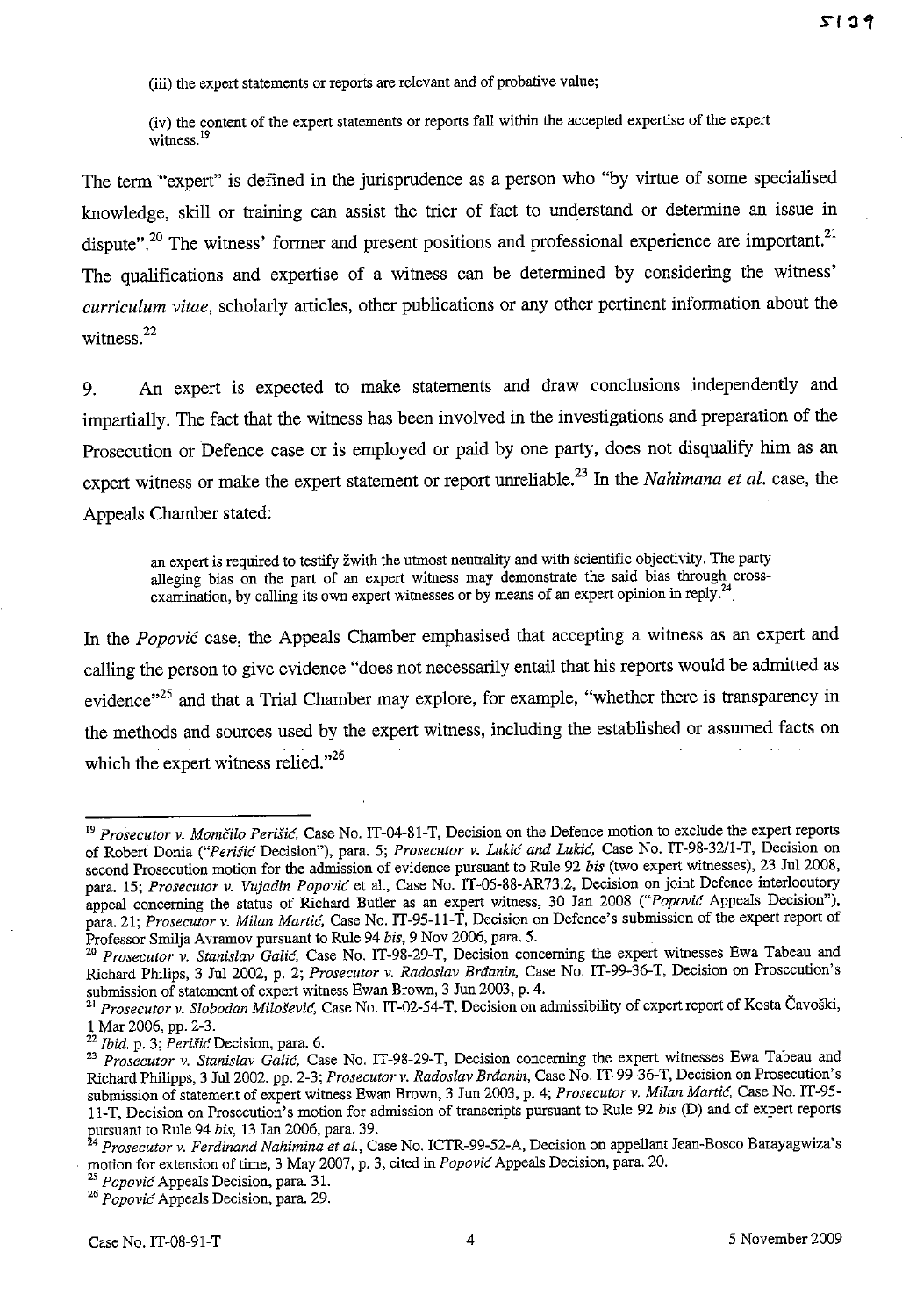10. The requirement that the expert statement or report meet the minimum standards of reliability involves proof of *prima facie* reliability.<sup>27</sup> There must be sufficient information as to the sources used in support of the statements. The sources must be clearly indicated and accessible in order to allow the other party to challenge the basis on which the expert witness reached his conclusions.<sup>28</sup>

11. According to Rule 89(C), a Trial Chamber may admit any relevant evidence which it deems to have probative value. Rule 94 *his* does not set a different or higher threshold for the admission of evidence by expert witnesses than Rule  $89(C)$ .<sup>29</sup>

12. The requirement that the content of a statement or report fall within the expertise of the expert ensures that the statements or reports will only be treated as expert evidence, in so far as they are based on the expert's specialist knowledge, skills or training.<sup>30</sup>

# **IV. DISCUSSION**

## A. **Preliminary observations**

13. As a preliminary matter, the Trial Chamber's ruling of 4 September 2009 renders moot both the Prosecution request pursuant to Rule 92 *ter* to admit into evidence the prior evidence of Dorothea Hanson and the request in the Supplemental Motion to convert the mode of testimony to dispense with the attendance of the witness altogether and admit the transcript of her evidence given in the *Krajisnik* case pursuant to Rule 92 *his.* The two specific issues with which this reasoned Decision is concerned are whether Dorothea Hanson is qualified to appear before the Trial Chamber as an expert in this case and whether the Report fufils the requirements of admissibility pursuant to the Rules.

14. Rule 94 *his(B)* sets out clearly the time-limit for responding to a notice provided under Rule 94 *his(A).* In the absence of any other time-limit being set by the Trial Chamber or pre-trial Judge, the opposing party must respond within thirty days of disclosure of the expert report. The Trial Chamber notes that, on the Trial Chamber's instructions, Mico Stanišic's personally filed Rule 94 *his* Notice was not accepted by the Registry as the Accused continued to be legally represented by counsel. The Stanišić Rule 94 *bis* Notice, filed by counsel,<sup>31</sup> gives notice of the

<sup>27</sup>*Popovic* Appeals Decision, para. 22.

<sup>&</sup>lt;sup>28</sup> Prosecutor *v. Stanislav Galić*, Case No. IT-98-29-T, Decision on the Prosecution motion for reconsideration of the admission of the expert report of Professor Radinovij, 21 Feb 2003, para. 9.

*<sup>29</sup> Prosecutor* v. *Radoslav Brdanin,* Case No. IT-99-36-T, Decision on Prosecution's submission of statement of expert wituess Ewan Brown, 3 Jun 2003, p. 4.

<sup>30</sup>*Prosecutor* v. *Milan Martic,* Case No. IT-95-11-T, Decision on Defence's submission of the expert report of Professor Smilja Avramov pursuant to Rule 94 *his,* 9 Nov 2006, para. 12.

<sup>31</sup>*Prosecutor* v. *Mica Stanisic,* Case No. IT-04-79-PT, Decision of the Registrar, 13 June 2008, p. 3.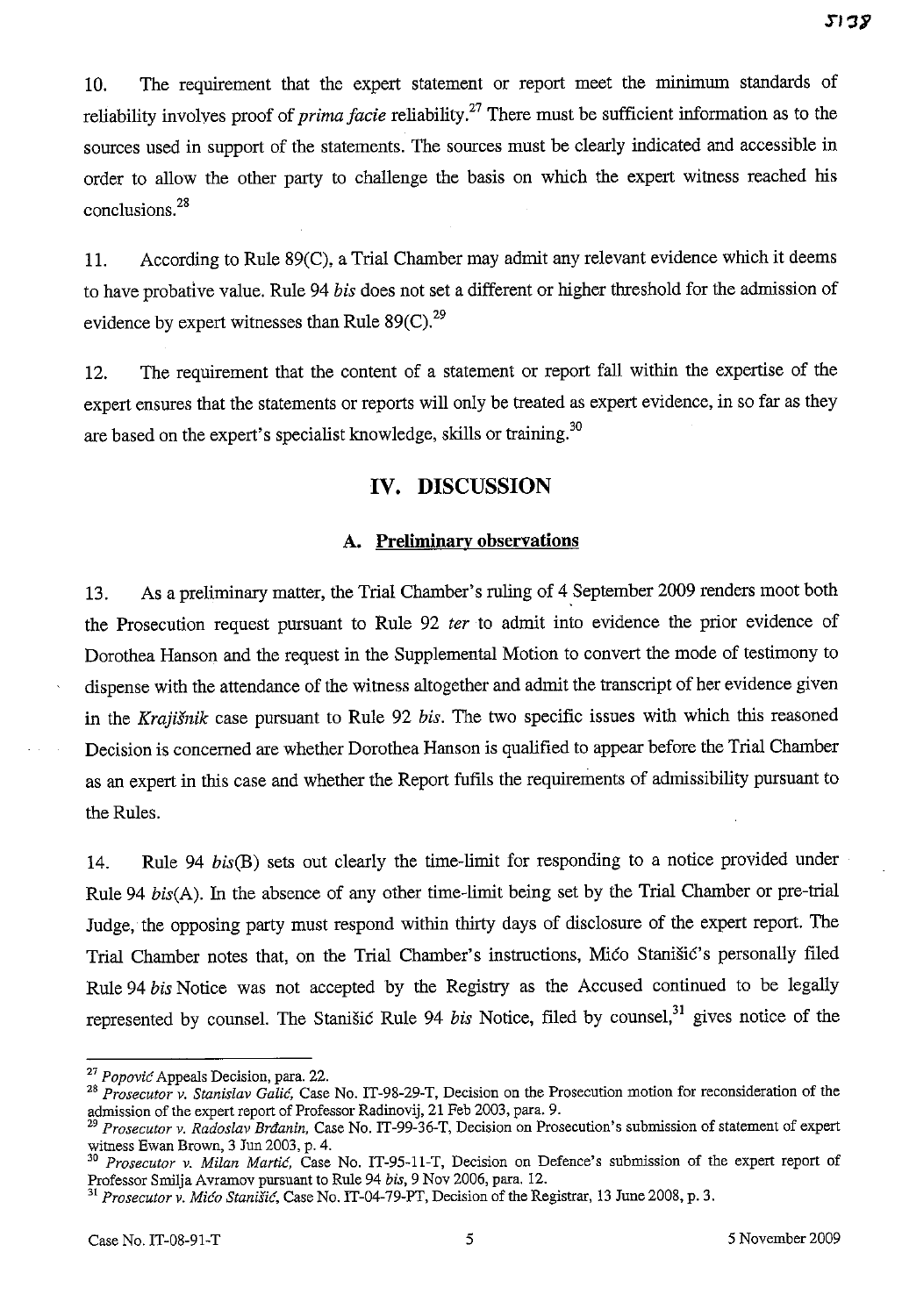intent to cross-examine Dorothea Hanson but remains silent as to whether the Stanisic Defence challenges the qualifications of Dorothea Hanson or the relevance of her report. Notably, the Stanisic Defence does not seek leave to supplement its notice at a later date. As a result the submissions in the Stanisic Response regarding preclusion of Dorothea Hanson as a proposed expert witness are considered by the Trial Chamber to be untimely and are not accepted.

15. The Zupljanin Rule 94 *bis* Notice also states that the Zupljanin Defence seeks to crossexamine Dorothea Hanson. It challenges, but only in a broad fashion, the qualifications of the witness. Importantly, the Župljanin Defence does not specifically challenge the relevance of her report.

### **B. Qualification of Dorothea Hanson**

16. An analysis of Dorothea Hanson's *curriculum vitae* shows that she has a specialised academic background in East European Area Studies and Modem Balkan History, which is supported by research experience as a Fulbright Scholar at the Military-Historical Institute of the Yugoslav People's Army in the period immediately preceding the events alleged in the indictment in this case.<sup>32</sup> Her academic background is complemented by experience as a history instructor on modern Balkan, European and non-western history between 1995 to 1999.<sup>33</sup> Dorothea Hanson has been employed as a research officer by the Office of the Prosecutor of the Tribunal since June 1999, focusing specifically on political structures and leaderships involved in the conflict of the former Yugoslavia.

17. The Trial Chamber is of the view that Dorothea Hanson is qualified as an expert on political structures and leaderships involved in the conflict of the former Yugoslavia in this case within the meaning of Rule 94 *bis.* The Trial Chamber holds that she will be able to assist it generally in understanding the origins and functions of the Crisis Staffs in Bosnia and Herzegovina.

18. The Trial Chamber notes that the question of potential bias of an expert is separate and distinct from that of whether a person is qualified to be an expert. Such a determination has to be made on a case-by-case basis.<sup>34</sup> Any concerns the Defence may have regarding the expert's independence or impartiality can be raised in cross-examination.

**<sup>32</sup> Dorothea Hanson's** *curriculum vitae,* **annex B, Rule 94** *his* **Notice.** 

<sup>33</sup>*Ibid.* 

<sup>&</sup>lt;sup>34</sup> Popovic Decision, para. 22.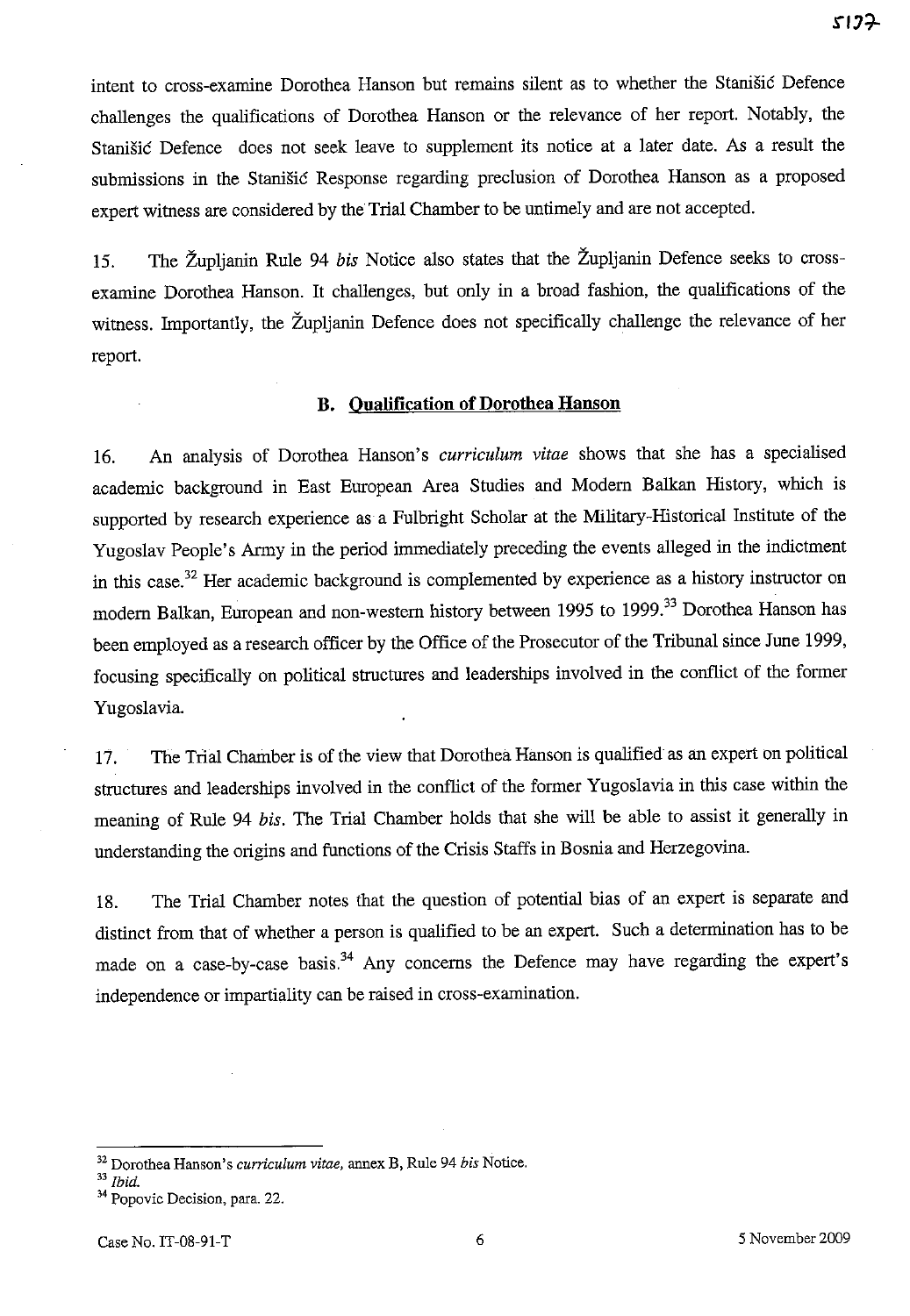## **C. Report**

19. In its oral ruling, the Trial Chamber also addressed the admissibility of the Report. The Trial Chamber considers that detailed references are supplied in the Report and that, therefore, the sources used are clearly identifiable. Subject to the proviso set out in paragraph 18 as to the issue of bias raised by the defence teams, the Trial Chamber is otherwise satisfied that the Report is *prima facie* reliable.

20. The Report details, *inter alia,* the legal origins of the Crisis Staffs and War Presidencies, the formation of the SDS Crisis Staffs and their role in the Bosnian Serb State, their military role, their relations with the police forces and their actions in the Serb municipalities. Both Mico Stanisic and Stojan Župljanin are charged with crimes committed in several municipalities by virtue of their participation in a joint criminal enterprise ("JCE") in which they, *inter alia*, "command [ed] and direct[ed] members and agents of the RS MUP who were acting in co-ordination with crisis staffs, the VRS, and other Serb Forces in implementing the objective of the JCE".<sup>35</sup> References appear to be clear and from accessible sources,. 36 The Trial Chamber thus considers the Report to be *prima facie* relevant and of probative value.

21. For the foregoing reasons, the Trial Chamber also finds that the contents of the Report generally fall within the area of expertise of Dorothea Hanson.

22. In accepting Dorothea Hanson as an expert and holding that the Report is of *prima facie*  relevance and probative value, the Trial Chamber is neither admitting the evidence at this stage of the proceedings nor accepting the findings of the Report. The Defence may in cross-examination challenge the overall reliability of the Report, as well as the relevance thereof, which may affect the weight accorded to the Report should it be admitted into evidence. If after cross-examination, the Trial Chamber is satisfied that there is *prima facie* proof of reliability, the Report may be admitted and its final authenticity or credibility remains to be assessed by the Trial Chamber when determining the weight to be accorded to Dorothea Hanson's evidence. Furthermore, the Defence is entitled to submit expert findings to the contrary and to call its own expert witness(es) during the presentation of its case.

## **V. DISPOSITION**

23. For the foregoing reasons and pursuant to Rule 94 *bis* of the Rules, the Trial Chamber:

<sup>&</sup>lt;sup>35</sup> Second amended consolidated indictment, 10 Sep 2009, paras 11 d)-12 b).